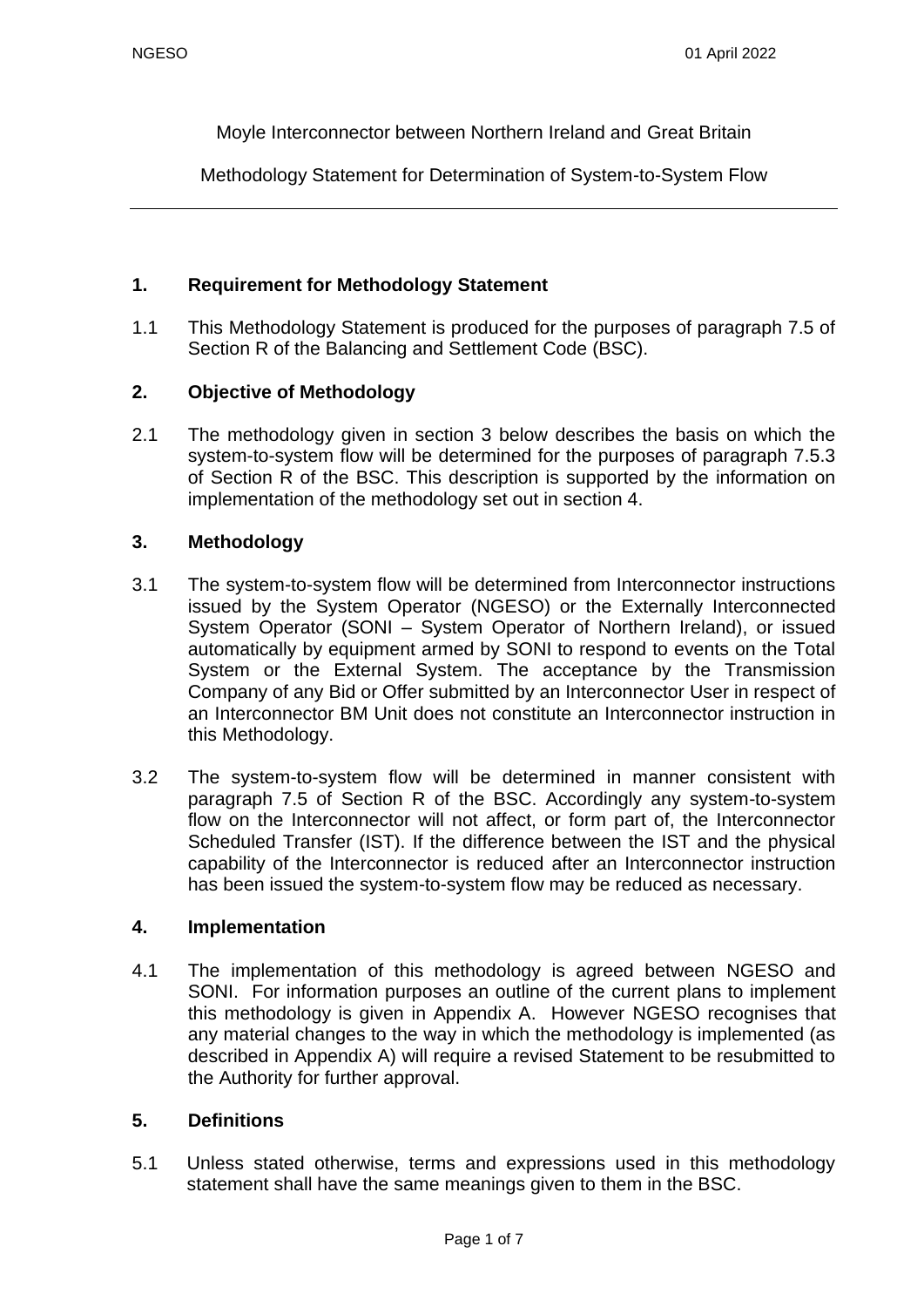# **Appendix A**

# **Operational Process for Determining the System-System Flow on the Moyle Interconnector (from April 2015)**

## *A1 Calculate the Interconnector Scheduled Transfer (IST)*

The Interconnector Scheduled Transfer is based on Moyle Nomination (MN) submitted by Interconnector Users in accordance with the Moyle Interconnector related sections of the Single Electricity Market (SEM) Trading and Settlement Code. MN data will be consistent with Physical Notifications submitted to NGESO by SONI acting on behalf of Interconnector Users under the Moyle Interconnector Framework Deed, and must be within the Interconnector Capacity Entitlement (ICE) assigned to the Interconnector Users and the Net Transfer Capacity (NTC) as defined in the Operating Protocol.

### *A2 Calculate the Scheduled Moyle Reference Program (MRP)*

The Scheduled Moyle Reference Program is based on the same MN data that is used to determine the IST, subject to any Intraday Trading Limit(s) (ITL). The SEM facilitates multiple Users on the Interconnector, for this reason the dynamic characteristic of the Interconnector is not fully included in the MN data submitted. The SMRP will, as far as possible, give the same energy transfer in each trading period as the MN data used to determine the IST, within the agreed dynamic characteristic for the Interconnector.

The MRP is delivered to NGESO by 1200 day ahead and revised FSMRP's received at 1809 day ahead and on the day by 0940, after market closures.

The MRP will become firm 2 ½ hours before real time, becoming the Firm Moyle Reference Program (FMRP).

### *A3 Variations to the FMRP*

After the FMRP has been agreed it may be necessary to vary it. When this occurs for reasons other than those specified in paragraph 7 of section R of the BSC this will constitute a system-to-system flow (which may for example be recorded as Emergency Assistance, Emergency Instruction, or Constraint, or Cross Border Balancing).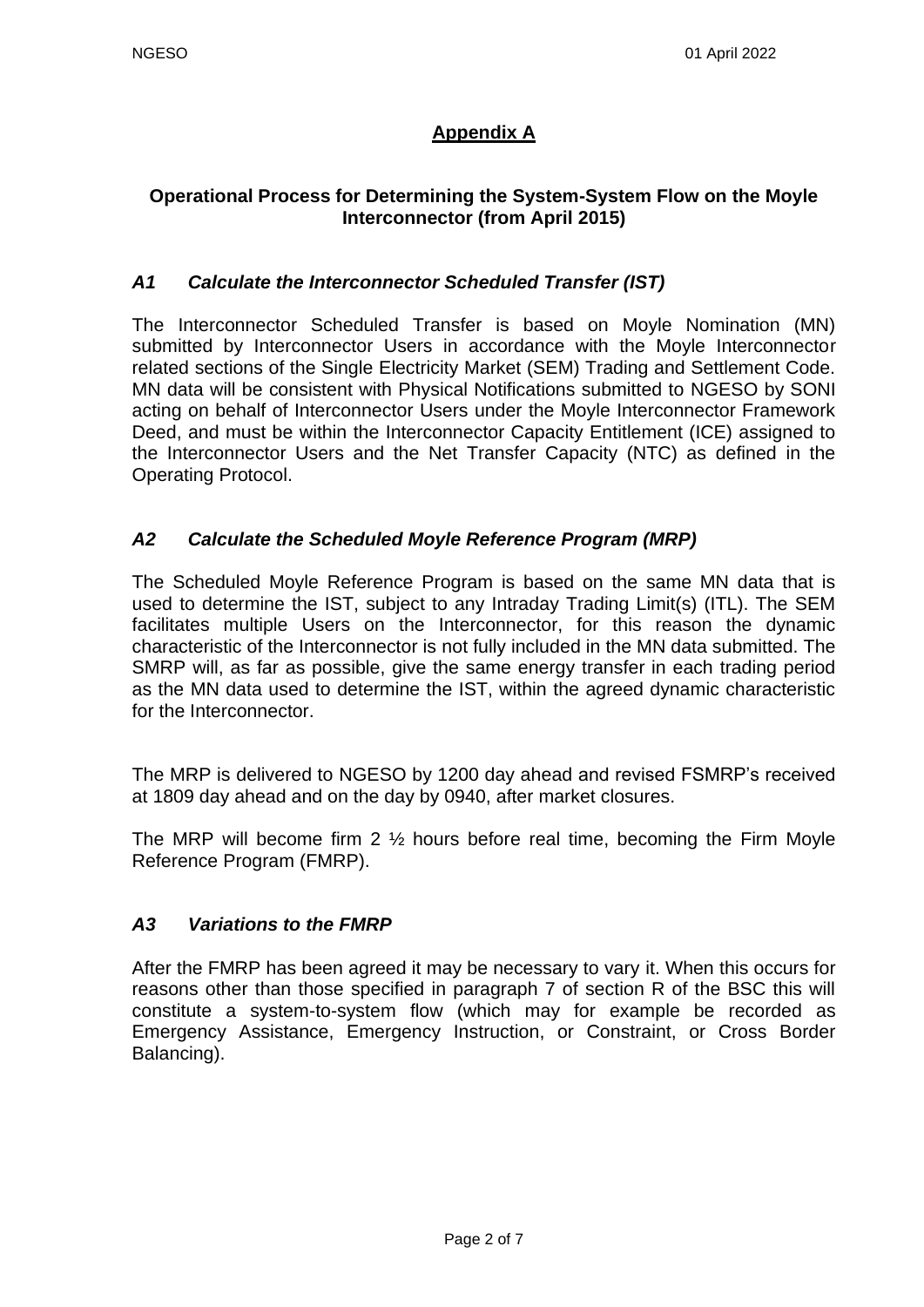### *A4 Volume of System-to-System Changes*

Where the instruction to change the FMRP has been given for a reason that will give rise to a system-to system flow then the change to the FMRP will be a system-tosystem change. The volume associated with a system-to-system change will be calculated from the previous FMRP as described below:

Consider the simple FMRP shown in figure 1.



Figure 1 Firm Moyle Reference Programme

NGESO or SONI makes a request to vary the FMRP (this request being accepted by the other party) or issued automatically by equipment armed by SONI to respond to events on the Total System or the External System.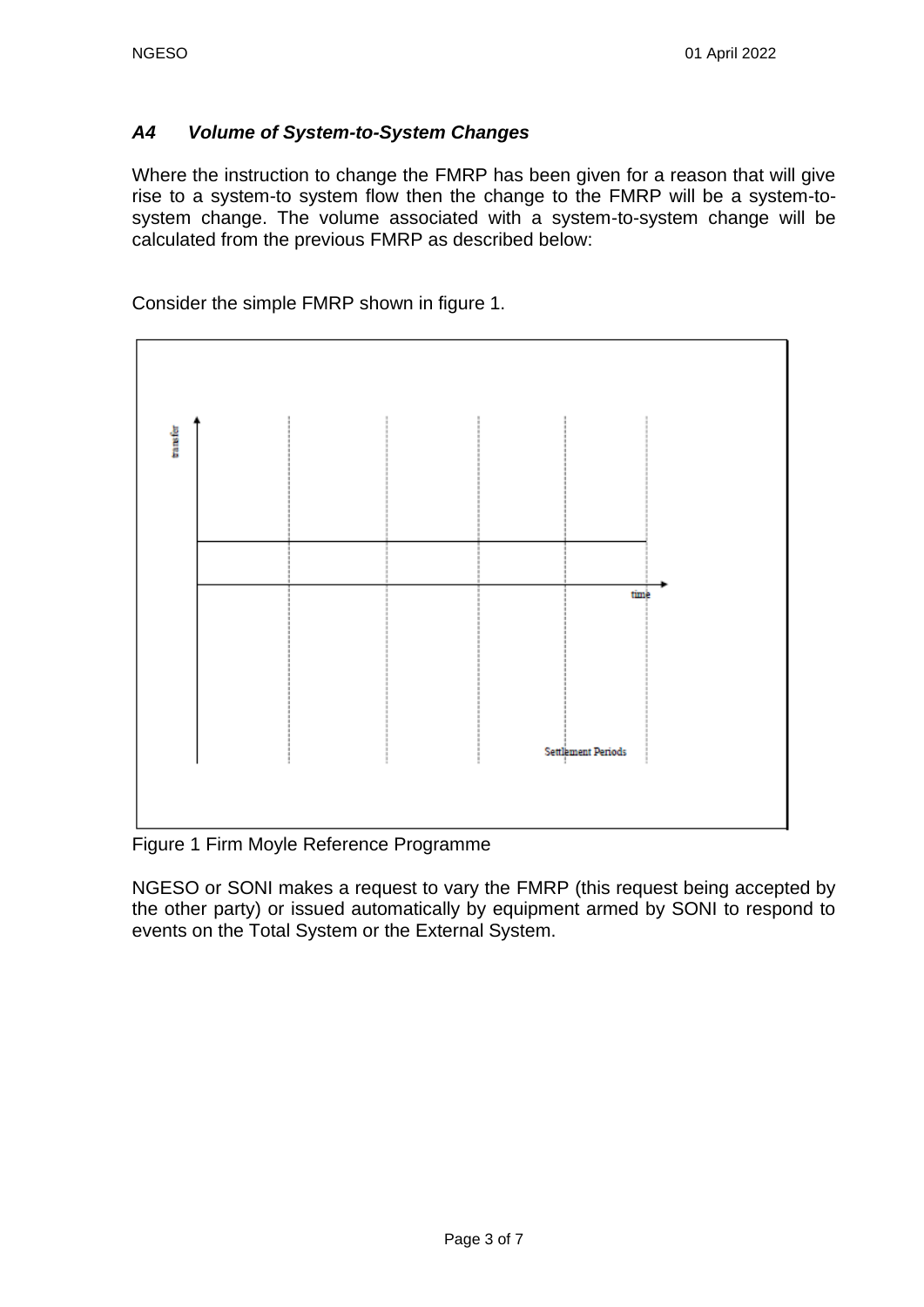

**Figure 2 FMRP revised for system-to-system flow**

Labelling the revised Reference Programme as RPn,s and the Reference Programme prior to revision as RP(n-1), then the change in the instructed transfer per settlement period is calculated as the difference between the revised Reference Rrogramme and the previous reference programme calculated each second /revision and summated over the settlement period as derived by the equation below:

$$
T_{n, j} = \sum_{S, n, j} \left( \int_0^1 \max(ICMIN_s, \min(ICMAX_s, RP_{n,s})) - \int_{S, n, j} \int_0^1 \max(ICMIN_s, \min(ICMAX_s, RP_{(n-1),s})) dt \right)
$$

**Where** 

- $T_{n,j}$  Is the change in transfer volume resulting from the acceptance of the revised Reference programme in respect of settlement period j.
- *s ICMAX* Is the import value in MW to Great Britain expressed as a positive value effective at second s.
- *s ICMIN* Is the export value in MW from Great Britain expressed as a negative value effective at second s.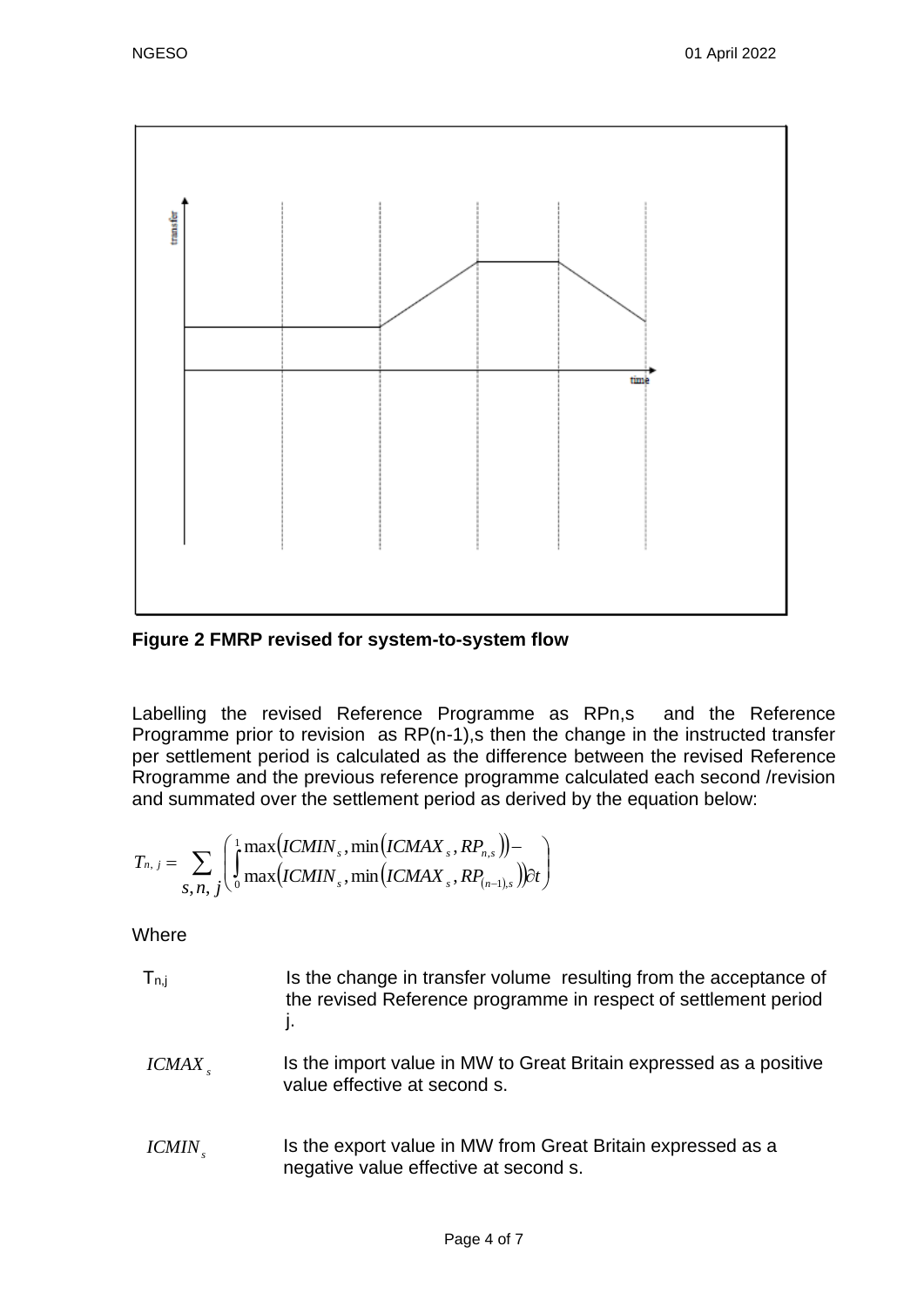- Is the programmed instantaneous transfer as at second s for the reference programme n. A positive value denotes a flow from Ireland to Great Britain.  $RP_{n,s}$
- *RP*(*n*−1),*<sup>s</sup>* Is the programmed instantaneous transfer at second s for the reference programme immediately prior to reference programme n. A positive value denotes a flow from Ireland to Great Britain.
- Sum over all seconds, and reference programme changes following the submission of the final reference programme, within settlement period j  $\sum_{s,n,i}$

This is shown graphically below:





The total volume of system-to-system change  $(T<sub>i</sub>)$  will be the sum of all changes in instructed transfer volume arising due to system-to-system flows.

# *A5 Volume of System-to-System Flow (SSF)*

The MRP and the total volume of system-to-system change are calculated at the Scottish end of the Moyle Interconnector. Hence interconnector losses have already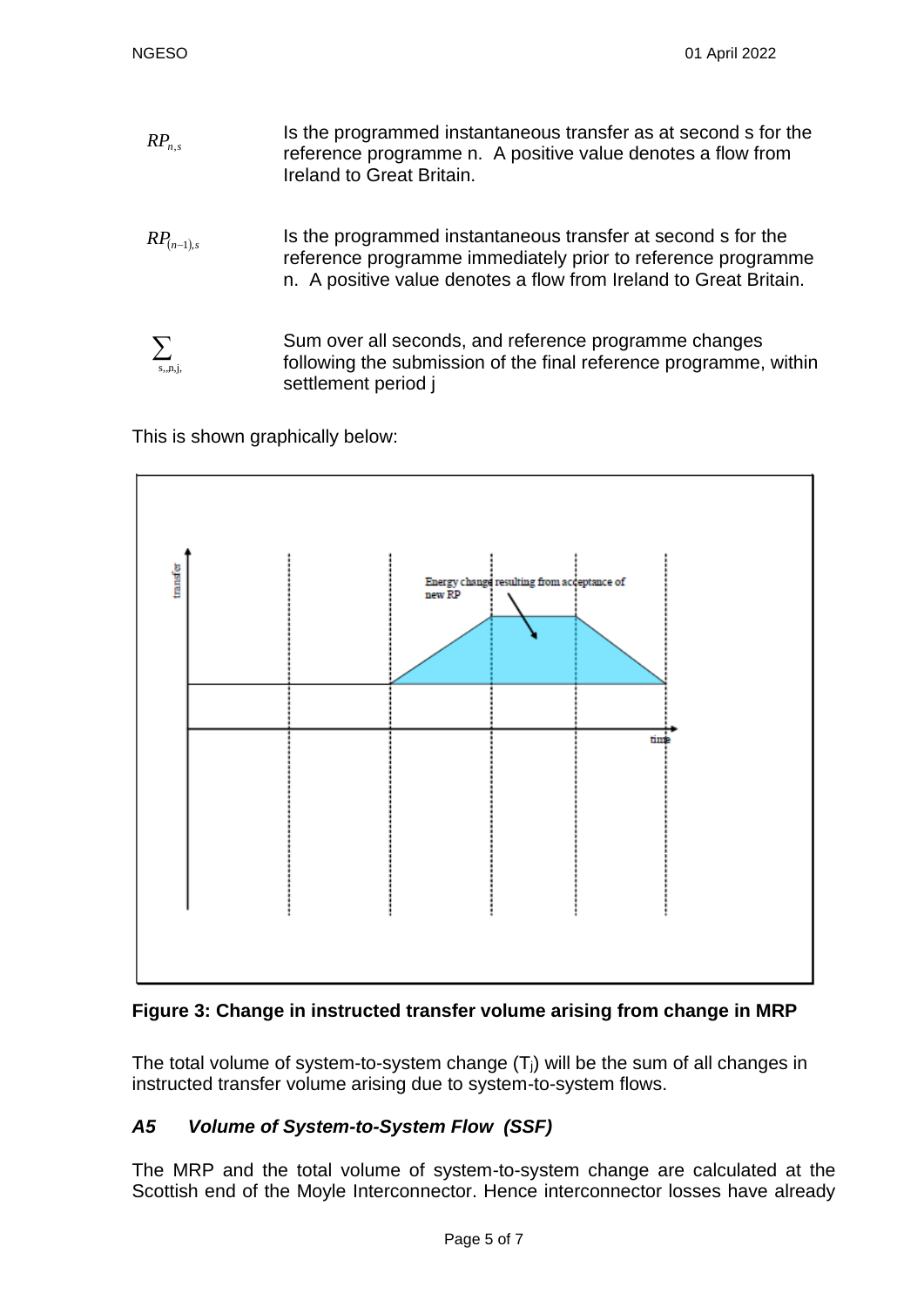been accounted for in these values and no adjustments for interconnector losses are required.

### *A6 Metered Volume for Transmission Company Interconnector BM Units*

The system-to-system flow is calculated and the Metered Volume allocated to the Transmission Company Interconnector BM Units (TCIBMU) as shown below:

If direction of SSF is from NI to Scotland SSF =  $T_i$ 

 $TCIBMU(Production) = SSF$   $TCIBMU(Construction) = 0$ 

If direction of SSF is from Scotland to NI SSF =  $T_j$ 

TCIBMU(Production) = 0 TCIBMU(Consumption) = SSF